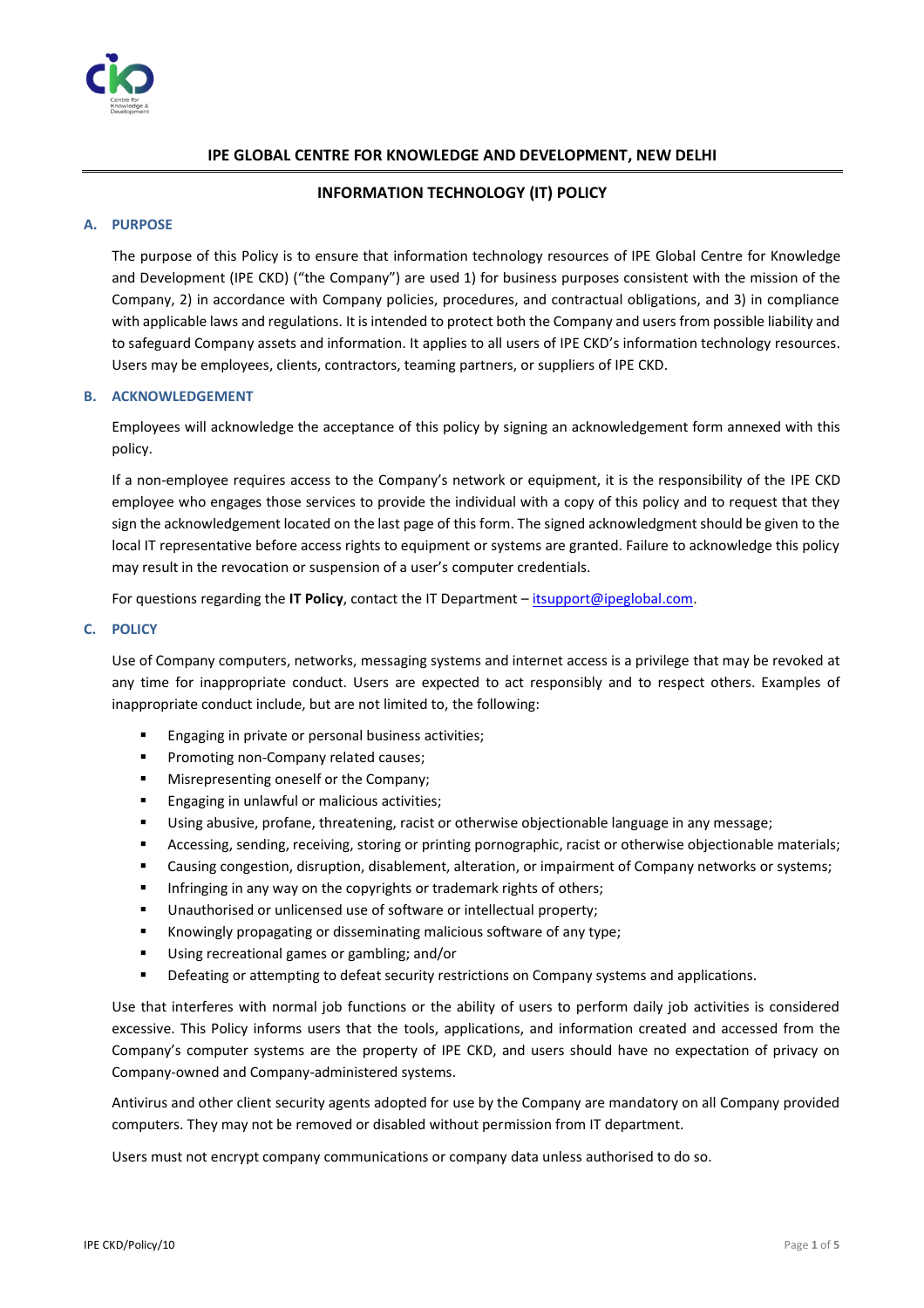- **i. Monitoring:** IPE CKD provides the network, personal computers, electronic mail and other communications devices for use on Company business. Company IT resources are subject to monitoring, logging, auditing and inspection at the Company's discretion. Data and correspondence stored on company systems may be subject to legal and administrative inquiry. IPE CKD reserves the right to inspect any information including *inter alia* emails on official accounts and take back-up of the same at any time without notice.
- **ii. Passwords:** Initial passwords are assigned by the IT department. Users must change their initial passwords as soon as possible using the instructions provided by the IT personnel. Users may also be required to change their passwords on a regular basis by Company Policy. Passwords must not be shared, stored, or displayed in locations where they could be accessible to others. Using another person's password is strictly prohibited. IPE CKD reserves the right to override any employee-selected passwords and/or codes.
- **iii. Electronic Messaging:** The content of all electronic messages is governed by HR policies and Employee Code of Conduct. E-mail and other means of electronic communication should be used for appropriate business purposes. It should not be used to promote outside commercial ventures; religious, social, or political causes; or other non-job-related uses. Users must not auto-forward e-mail outside of the IPE CKD e-mail system and must not forward business-related correspondence to personal e-mail accounts. Instant messaging programs, such as Yahoo Instant Messenger (IM), MSN, Google Talk, etc. that are not supported by the Company cannot be used for official Company correspondence and should never contain Company confidential information.
- **iv. Legal Proceedings:** Information sent by users via the electronic mail and messaging systems may be archived and used in legal proceedings. E-mail messages are considered written communications and are potentially subject of subpoena in litigation. IPE CKD may inspect the contents of e-mail messages in the course of an investigation, will respond to the legal process, and will fulfill any legal obligations to third parties.
- **v. Network Security:** IT will monitor network security on a regular basis. Users are prohibited from any attempt to alter or breach the Company's security systems. To safeguard network security and performance, no device or network service such as computers, printers, scanners, routers, hubs, web-cams, wireless access points, or other IT-related technologies may be placed on the network without approval from IT.
- **vi. Data Security:** Users are responsible for the protection of data stored on their systems; further, employees will not deface or physically alter the data stored on Company provided systems. It is the responsibility of each individual with an access to sensitive data (P: and H: drives) to obtain the same fairly and in responsible manner. Company information should not be disclosed by any means, accidentally or otherwise to any unauthorised third party. Any accidental disclosure or suspected misuse of sensitive data should be reported immediately to the IT department/line manager. Also refer clause **vii – Periodic Backup**, below.
- **vii. Periodic Backup:** IPE CKD recognises that IT backup and maintenance of data for servers are critical to the viability and operations of the respective departments.

We have a central server based out of our New Delhi office where back-up of data of all users is maintained on weekly basis using Veritas Net Backup. Back-up of ERP Server and Data Server, is taken on a continuous basis using Veritas Net Backup. This back-up is taken on Tape Drives on daily basis and stored off-site on a weekly basis and monthly basis.

User Level Data Access & Storage: For the common data storage and access related activities, the users are mapped on SAN (Storage Area Network) with the drive names connected on their respective laptops which may be referred for any data storage or access activities.

**viii. Remote Access:** The Company has in place SonicWALL (network firewall) to allow secure remote access to company network by establishing an encrypted tunnel across the Internet. Remote access to the Company network must be accomplished over an encrypted VPN connection using a Company-provided VPN client or secure connection facilities as provided IT Department. Unencrypted connections using terminal server, remote desktop, and other similar technologies are not permitted unless they traverse an alreadyestablished VPN connection.

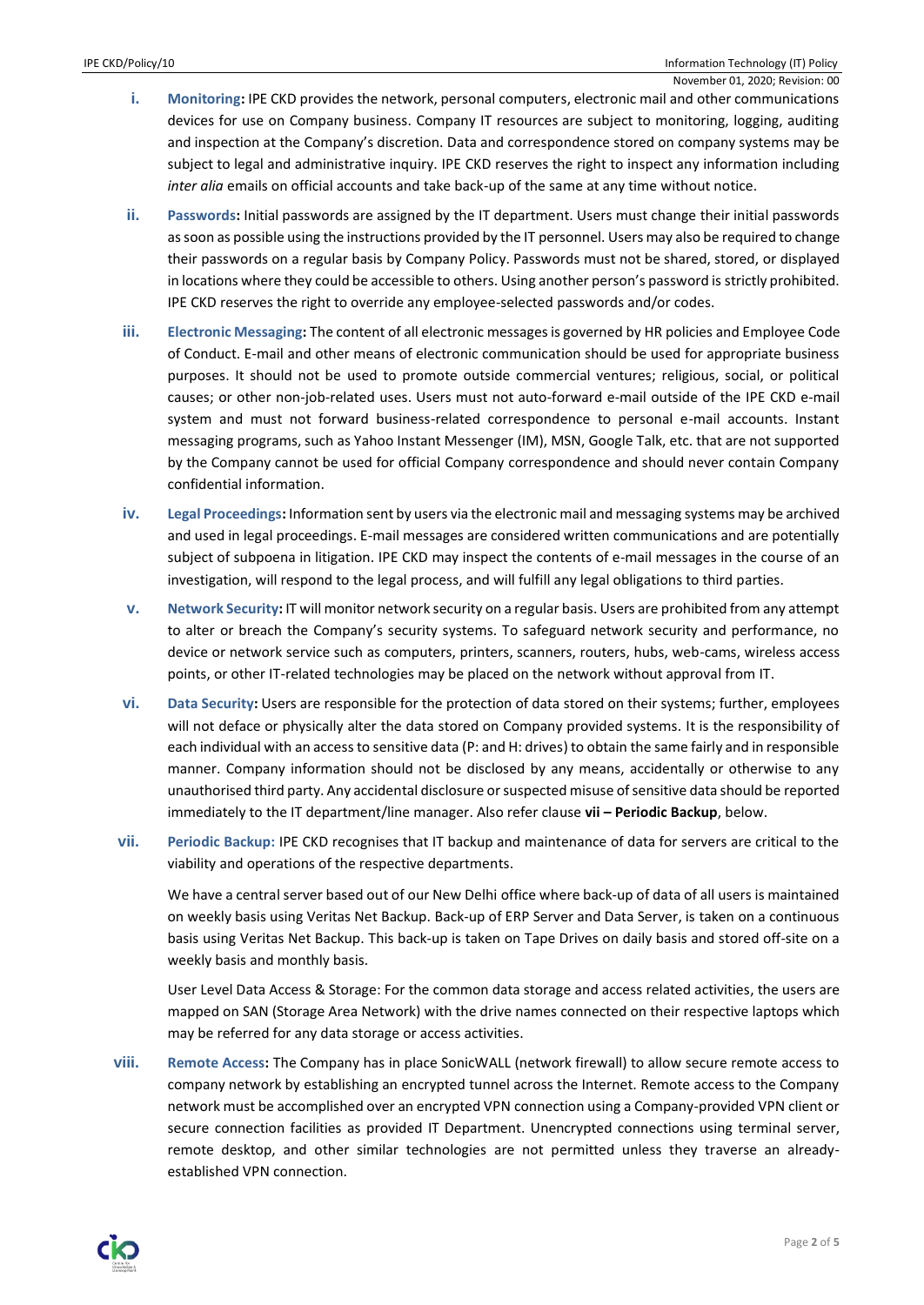- July 01, 2021; Revision: 01 **ix.** Physical Security: Access to server room will be limited to IT personnel only who require access for the normal performance of their jobs.
- **x. Care of Equipment**: Safety and upkeep of company owned equipment including laptops implying careful handling, protection from damage and theft, etc. during the normal job functions and when the equipment is taken out of office for non-job functions, shall be responsibility of Employee concerned. Users must return all equipment to the Company upon completion of the assignment for which it is intended, at termination, or at the request of management or IT personnel. A record of equipment issued for this purpose will be maintained by the IT Department with a copy retained in employee's personnel file.

If the company owned equipment is stolen due to negligence of employee concerned when out of office, the company has right to deduct the amount from concerned employee's salary based on book value of the same as per company law.

- **xi. Company-Owned Equipment:** Company equipment is meant to be used by authorised personnel for Company business use. Equipment must not be altered in any way that would compromise the integrity of the systems, data, or security protection. Where Company equipment is used on client-owned premises or connected to client-owned systems and networks, it is also subject to client policies relating to equipment use. In the event that there is a conflict between the Company's IT Policy and that of a client's, the more restrictive policy will prevail.
- **xii. Non-Company Owned Equipment:** Non-company owned equipment includes personal computers, laptops, personal digital assistants, digital cameras, modems, wireless access points, USB hard drives, flash cards, storage devices, etc.

Employees are discouraged from using personally owned equipment for Company business. IPE CKD is not responsible for security, maintenance, or protection of personal equipment.

Visitors may connect computers to IPE CKD guest wireless network for firewalled internet access only. Equipment owned by client, teaming partner, or supplier can be connected to Company systems or networks with the explicit authorisation of IT department.

IPE CKD reserves a right to inspect non-company owned equipment attached to Company networks or systems is subject to inspection by authorised IPE CKD IT staff members. Inspection includes the monitoring of its use and analysing any files, data, or systems which it may contain. Company information stored on this equipment remains a property of IPE CKD. It is subject to the Company's policies on confidentiality and must be removed on Company's request. Non-company owned equipment may be disconnected from Company-owned resources or networks by the IT staff without the permission of or notice to the user.

- **xiii. Internet Use:** Internet access is provided to users for business purposes. Any personal use should be incidental and should not interfere with the performance of an individual's job function. Users with internet access are expressly prohibited from accessing, viewing, downloading, uploading or printing violent, pornographic, sexually explicit, or other materials that may be considered offensive, as outlined elsewhere in this policy. In addition, users should be mindful that there is no assurance that e-mail text, attachments, or other Company information sent or posted within the Company and on the internet will not be seen, accessed, or intercepted by unauthorised parties.
- **xiv. Information Sharing**: Sharing Company information on the internet or other publicly accessible forums is subject to the Company's policy on confidentiality and is only allowed within the context of the user's duties.
- **xv. Software Usage:** Users are expected to use Company-authorised and provided software. All software is to be used in accordance with the terms of the applicable software licenses. In order to protect the integrity and security of the Company's systems, users are not permitted to install applications, demos, or upgrades without the prior approval of their manager or their IT department. Software purchased by the Company shall not be installed on employee-owned or other third-party computers unless those installations are authorised by Company management, and then only after the appropriate licenses are procured. Conversely, employee owned software must not be installed on company owned computers.

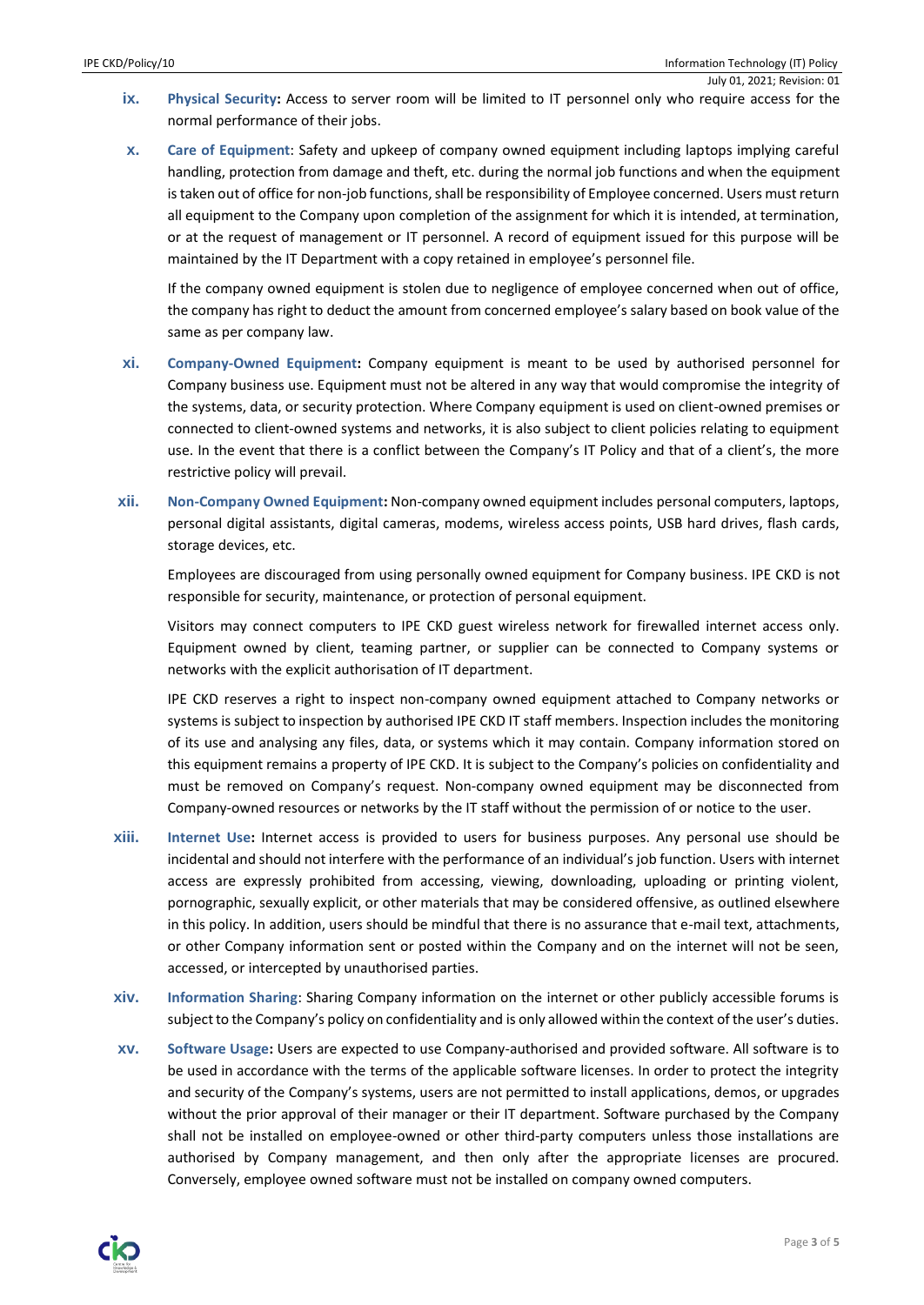# **D. CONSEQUENCES OF VIOLATION**

Failure to comply with this policy governing the use of IT equipment may result in consequences which could include the revocation of user access and privileges, seizing or removal of equipment, employee discipline up to and including termination, and possible civil or criminal penalties.

# **E. POLICY REVISIONS**

Any revisions in this Policy including amendments or changes under respective clauses will be duly notified to employees through email communication. Also, such revised Policy or notification/ circular/ internal communication on such revisions will be updated in Darwinbox (HR ERP) and IPE CKD Website [\(www.ipeckd.org\)](http://www.ipeckd.org/). The employee shall be deemed to have read, understood and acknowledged the changes thereof which will supersede the terms of current Policy or any subsequent document/communication related to the Policy.